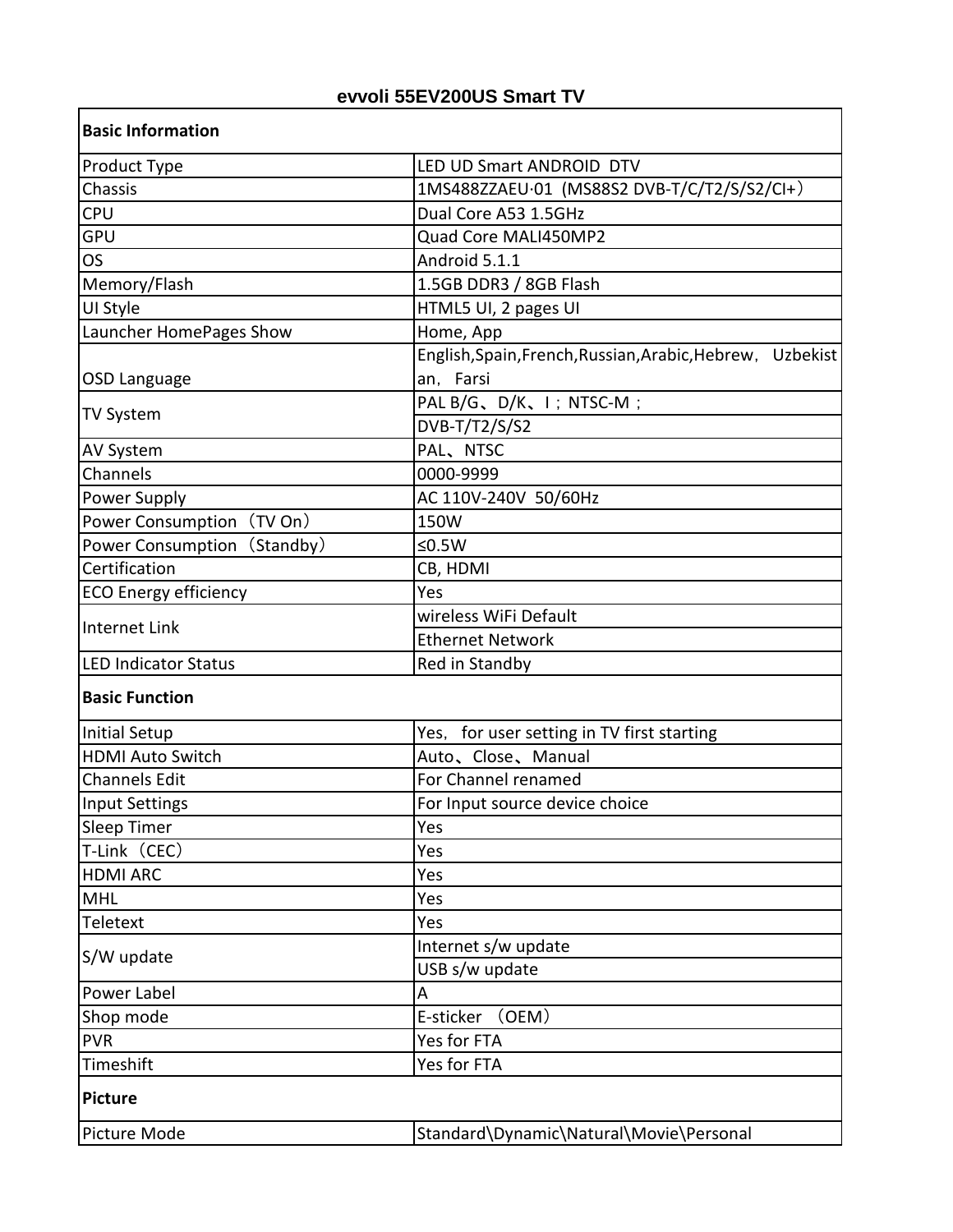| Screen Mode                     | 16:9\4:3\14:9\Cinerame\Zoom etc.              |  |
|---------------------------------|-----------------------------------------------|--|
| <b>Noise Reduction</b>          | Low\Middle\High\Auto\Off                      |  |
| <b>Backlight Adjustable</b>     | Yes (0~100)                                   |  |
| <b>Color Temperature</b>        | Normal/Warm/Cool/Customer                     |  |
| Gamma Adjustable                | $-4$ to $4$                                   |  |
| <b>Dynamic Contrast</b>         | Yes                                           |  |
| Overscan                        | Yes                                           |  |
| <b>Picture Freeze</b>           | Yes                                           |  |
| <b>Game Mode</b>                | Yes                                           |  |
| Film Mode                       | Yes                                           |  |
| <b>Picture Reset</b>            | Yes                                           |  |
| <b>Application List</b>         |                                               |  |
| YouTube TCL version             | Pre-install, Global Online Movies             |  |
| YuPPTV                          | Pre-install, India, MEA Online Movies         |  |
| App Store 3.0                   | Special App Store available for download      |  |
| <b>Browser</b>                  | Webpage Browser                               |  |
| Deezer                          | <b>Global Online Music Streaming service</b>  |  |
|                                 | Viewster, Dailymotion, Megogo, Icflix, BoxTV, |  |
| Main app in app store           | Mobile version google play, News, Weather     |  |
| Mediacenter                     | Media/Music play for USB Device               |  |
| E-Sticker                       | OEM version function demo in Shop mode        |  |
| nScreen                         | Connect Mobile phone to TV sets and control   |  |
|                                 | the TV like Remote using Phone;               |  |
|                                 | Push media file in Phone to TV Display and    |  |
|                                 | Enjoy big screen picture quality.             |  |
| <b>USB Device Media Format</b>  |                                               |  |
| <b>Music</b>                    | MP3/AC3/HE-AAC/LPCM/WMA                       |  |
| Picture                         | JPEG/BMP/PNG/GIF                              |  |
| Mutilmedia Video                | H.264/H.265/MPEG2/MPEG4                       |  |
|                                 | /Motion JPEG/VC1/VP9                          |  |
| <b>Signal Format Capability</b> |                                               |  |
| <b>DVI Video Format</b>         | Up to XGA for HDMI-PC                         |  |
| <b>HDMI Video Format</b>        | up to 1080P                                   |  |
| PC Compatibility                | -----                                         |  |
| <b>Panel Specification</b>      |                                               |  |
| <b>Backlight Unit</b>           | LED                                           |  |
| Panel supplier                  | <b>CSOT</b>                                   |  |
| <b>Aspect Ratio</b>             | 16:9                                          |  |
| Panel Active Size (inch)        | $55^{\frac{1}{1}}$                            |  |
| <b>Display Resolution</b>       | 3840*2160                                     |  |
| Brightness (cd/m2)              | 280(typical)                                  |  |
|                                 |                                               |  |